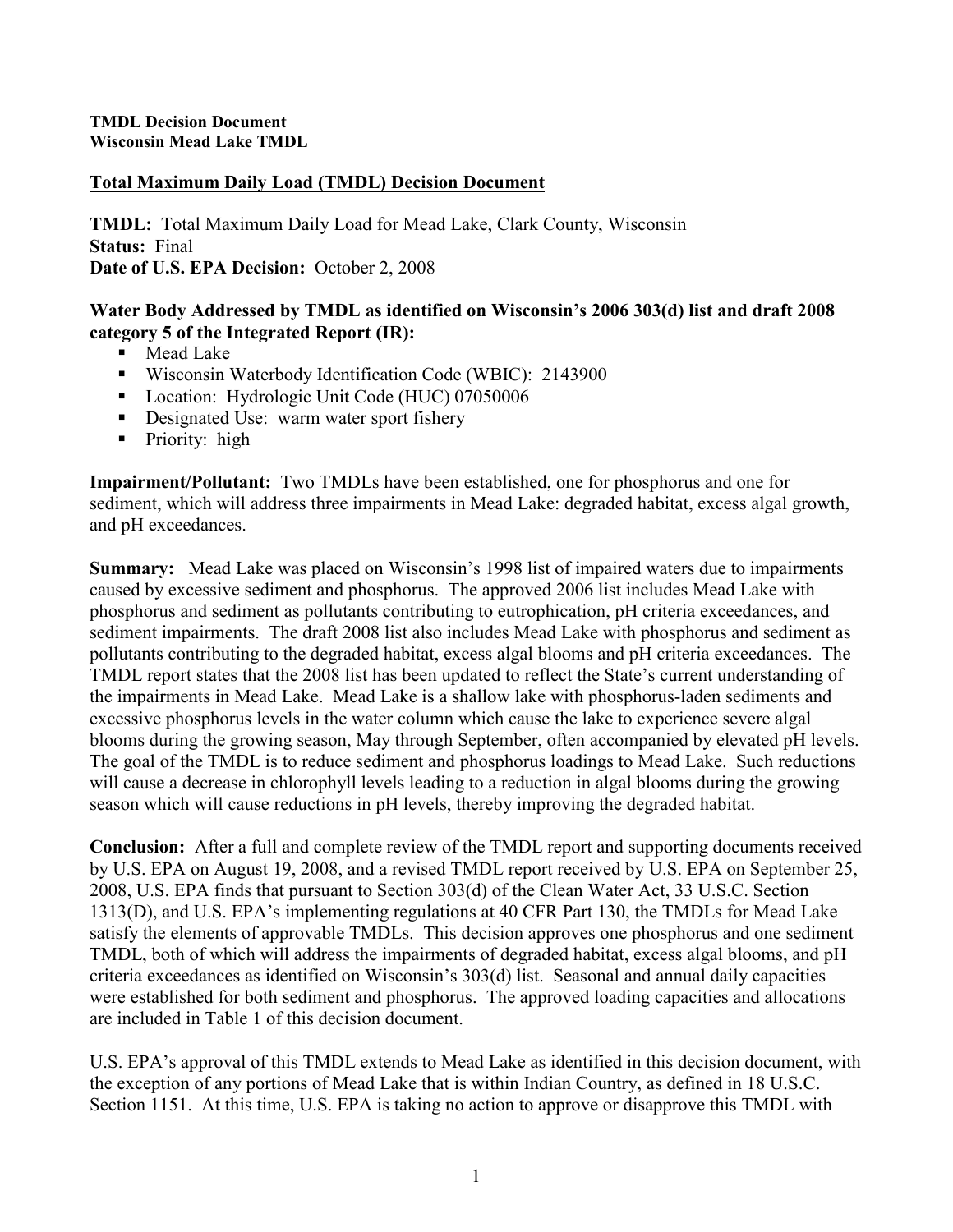respect to those portions of Mead Lake within Indian Country. U.S. EPA, or eligible Indian Tribes, as appropriate, will retain responsibilities under Section 303(d) for these water bodies or portions of these water bodies within Indian Country.

# U.S. EPA REVIEW OF THE ELEMENTS OF MEAD LAKE TMDL

Section 303(d) of the Clean Water Act (CWA) and U.S. EPA's implementing regulations at 40 CFR Part 130 describe the statutory and regulatory requirements for approvable TMDLs. Additional information is generally necessary for U.S. EPA to determine if a submitted TMDL fulfills the legal requirements for approval under Section 303(d) of the CWA and U.S. EPA regulations, and should be included in the submittal package. Use of the verb "must" below denotes information that is required to be submitted because it relates to elements of the TMDL required by the CWA and by regulation. Use of the term "should" below denotes information that is generally necessary for U.S. EPA to determine if a submitted TMDL is approvable.

### 1. Identification of Water body, Pollutant of Concern, Pollutant Sources, and Priority Ranking

The TMDL submittal should identify the water body as it appears on the State's/Tribe's 303(d) list, the pollutant for which the TMDL is being established, and the priority ranking of the water body. The TMDL submittal should include an identification of the point and nonpoint sources of the pollutant of concern, including location of the source(s) and the quantity of the loading, e.g., lbs/per day. The TMDL should provide the identification numbers of the National Pollutant Discharge Elimination System (NPDES) permits within the water body. Where it is possible to separate natural background from nonpoint sources, the TMDL should include a description of the natural background. This information is necessary for U.S. EPA's review of the load and wasteload allocations, which are required by regulation.

 The TMDL submittal should also contain a description of any important assumptions made in developing the TMDL, such as: (1) the assumed distribution of land use (e.g., urban, forested, agriculture); (2) population characteristics, wildlife resources, and other relevant information affecting the characterization of the pollutant of concern and its allocation to sources; (3) present and future growth trends, if taken into consideration in preparing the TMDL; and (4) an explanation and analytical basis for expressing the TMDL through surrogate measures, if applicable. Surrogate measures are parameters such as percent fines and turbidity for sediment impairments; chlorophyl a and phosphorus loadings for excess algae; length of riparian buffer; or number of acres of best management practices.

## Comments and Assessment:

Identification of Water Body: Mead Lake is a shallow, eutrophic impoundment of the South Fork Eau Claire River. The South Fork Eau Claire River is the primary source of surface water inflow to Mead Lake. The Mead Lake watershed is located in the upper half of the South Fork Eau Claire River watershed of the Lower Chippewa basin, in Clark County. The watershed drains 248 km<sup>2</sup> of the west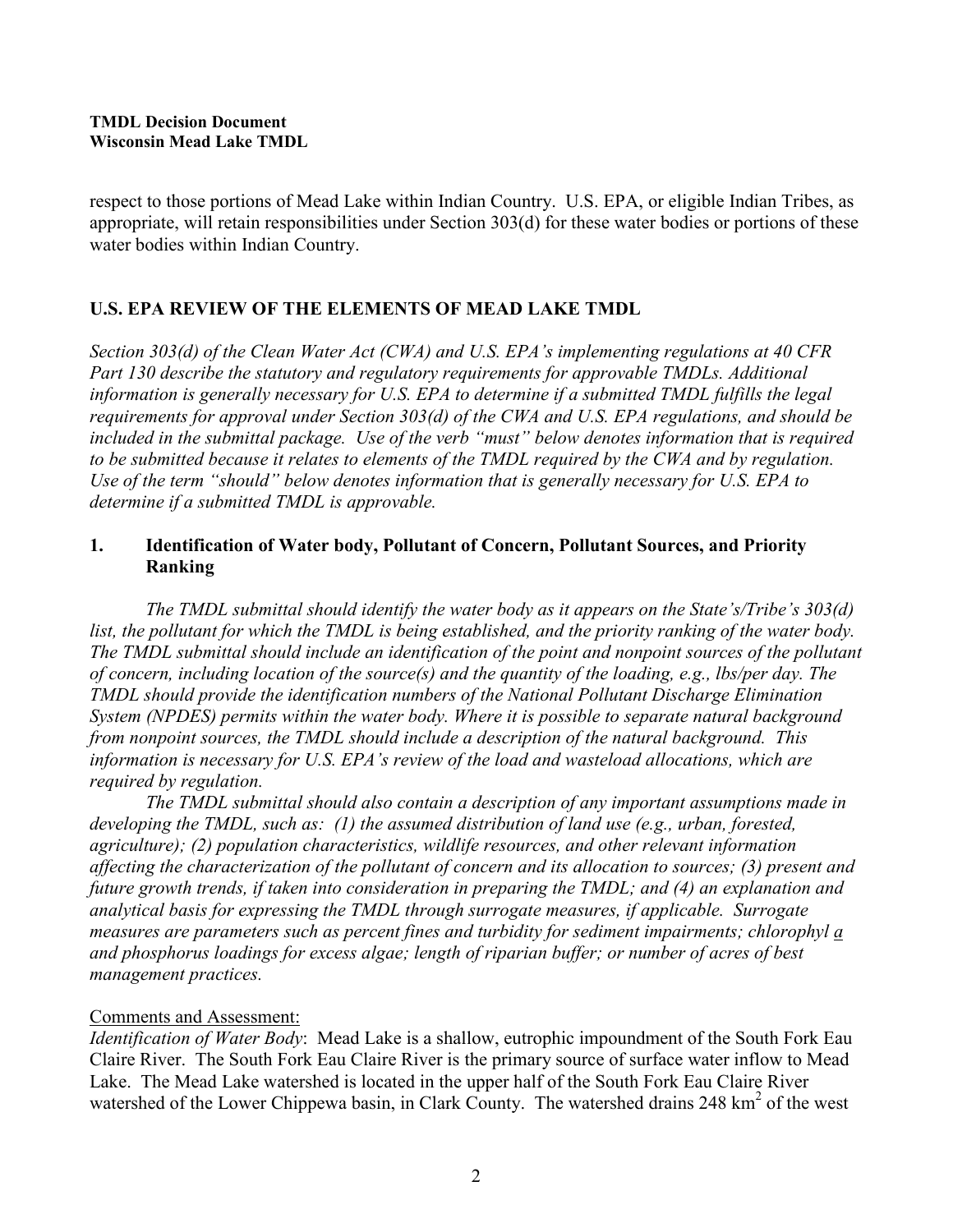central portion of the state. Approximately 99% of the watershed is in Clark County with the remaining portion in Taylor County. Mead Lake has a surface area of 1.3  $\text{km}^2$ , a volume of 1.9 hm<sup>3</sup>, a mean depth of 1.5 m and a maximum depth of 5 m.

Wisconsin's 2006 303(d) list identifies Mead Lake as follows:

MEAD LAKE, Clark County WBIC 2143900, Unique ID 277 Pollutants: phosphorus and sediment Impairments: eutrophication, pH, and sediment Current/Designated Use: warm water sport fishery/warm water sport fishery Nonpoint source dominated

Table 1 in the TMDL report includes water body information from Wisconsin's draft 2008 303(d) list. In development of the 2008 list, Wisconsin Department of Natural Resources (WDNR) updated the impairments for Mead Lake. The change between the information in Table 1 in the TMDL report and the 2006 303(d) list is eutrophication and sediment were removed as impairments and replaced with degraded habitat and excess algal blooms. These changes are consistent with the prior impairments identified in 2006 therefore, U.S. EPA considered the most current impairments as identified in Table 1 of the TMDL report as being addressed by these approved TMDLs.

Pollutant of Concern: Both Wisconsin's 2006 and 2008 303(d) list identify phosphorus and sediment as pollutants of concern. Sediment and phosphorus enter Mead Lake via the South Fork Eau Claire River. Phosphorus binds to sediment entering the lake from the river system then, once in the lake system, the phosphorus has the capacity to transfer to the lake bottom. A two-year study in 2002 and 2003 conducted by the U.S. Army Corps of Engineers (USACE) showed that total phosphorus concentrations in the South Fork Eau Claire River accounted for 54% of the total phosphorus load to Mead Lake. Laboratory derived internal phosphorus loading rates from sediments were very high under anoxic conditions and suggest that there is a potential for substantial phosphorus flux from bottom sediments in the lake. This study also showed that 83% of the phosphorus load to Mead Lake originated from direct drainage and tributaries. The Wisconsin Trophic State Index  $(TSI)^{1}$  was estimated over the period of May through September of both years of the study. Mean summer TSI values were found to be greater than 60 for both years.

Sources of Pollutant Loads: There are no point sources in the Mead Lake watershed. Nonpoint sources have been identified as the primary source. Table 2 in the TMDL report identifies cropped farmland as the largest land use in the watershed. As previously mentioned, the USACE study showed that 83% of the phosphorus load to Mead Lake originates from direct drainage and tributaries. Since

 $\overline{a}$  $1$  The concept of trophic status is based on the fact that changes in nutrient levels (measured by total phosphorus) causes changes in algal biomass (measured by chlorophyll  $a$ ) which in turn causes changes in lake clarity (measured by Secchi disk transparency). A trophic state index (TSI) is a convenient way to quantify this relationship. The TSI is a continuum scale of 0 to 100, where TSI values range from low  $(*30*)$ , representing very clear, nutrient-poor lakes, to high ( $>50$ ) for extremely productive, nutrient-rich lakes.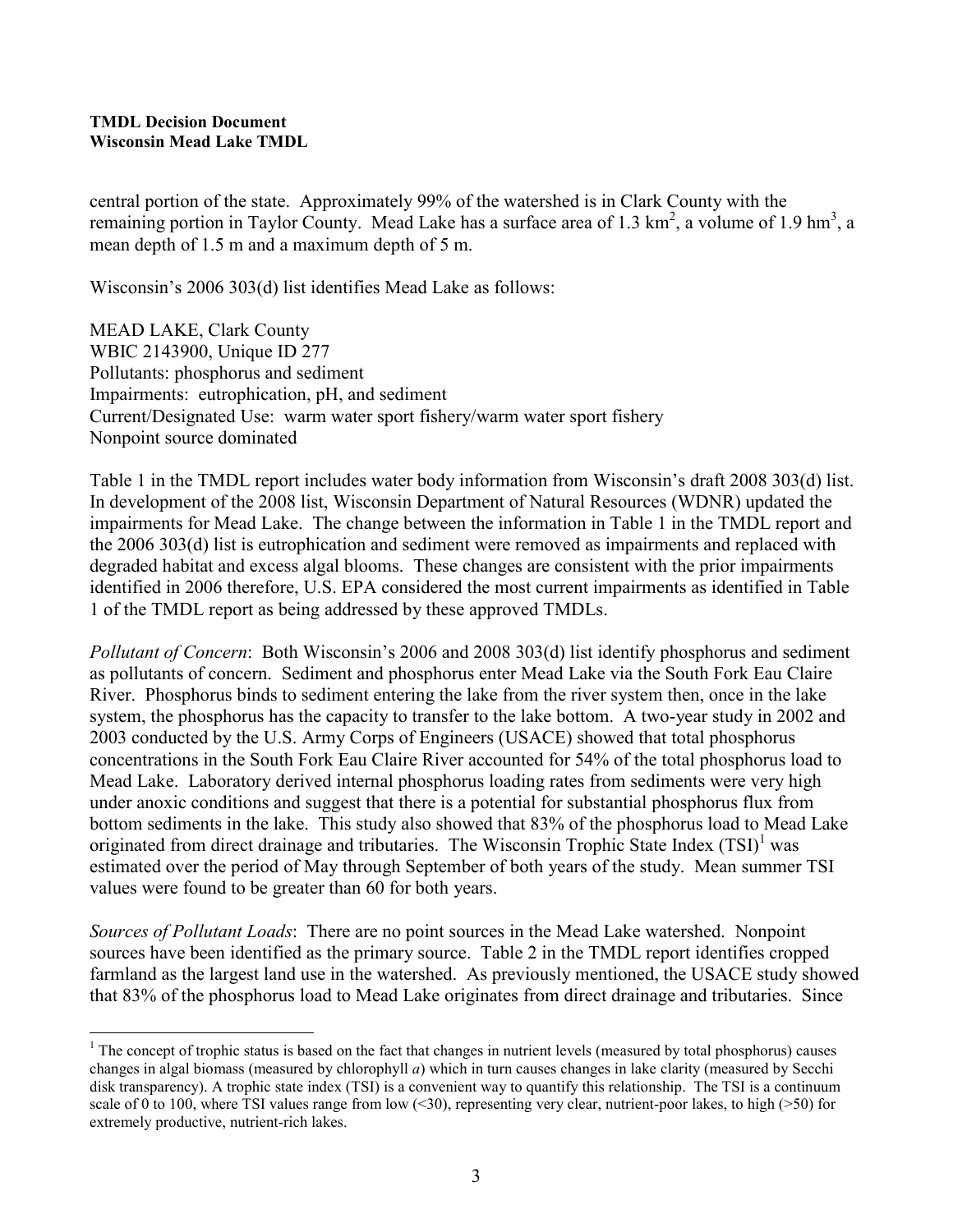there are no point sources in the watershed, the phosphorus load to the lake has been determined to be from nonpoint sources.

Land Use, Population Characteristics, and other Relevant Information: The land that drains to Mead Lake encompasses 103 square miles and includes a mosaic of agricultural row crops, forest, grassland and wetland. Less than 5% of the watershed is urban or impervious land cover. Agriculture is the most prevalent land use in the northern portion of the watershed while forested land is most prevalent in the southern portion. Table 2 in the TMDL report provides a summary of land cover in the Mead Lake watershed. The State selected the Soil Water Assessment Tool (SWAT) to estimate phosphorus loadings from various agricultural scenarios. SWAT is a modeling mechanism specifically developed for agricultural lands. The model simulates both hydrology and water quality while predicting effects of various land management practices. The land use provided by the State in the TMDL report supports the State's selection of SWAT.

Priority Ranking: According to Wisconsin's 2006 303(d) list and the draft 2008 303(d) list, Mead Lake has a high priority ranking. A ranking of high indicates likely completion of a TMDL within a two-year time period.

U.S. finds that the Mead Lake TMDLs submitted by the State of Wisconsin adequately identify the water body, pollutants of concern, pollutant sources, priority ranking, and important assumptions made in developing the TMDLs.

# 2. Description of the Applicable Water Quality Standards and Numeric Water Quality Target

The TMDL submittal must include a description of the applicable State/Tribal water quality standard, including the designated use(s) of the water body, the applicable numeric or narrative water quality criterion, and the antidegradation policy. (40 CFR  $\S$ 130.7(c)(1)). U.S. EPA needs this information to review the loading capacity determination, and load and wasteload allocations, which are required by regulation.

The TMDL submittal must identify a numeric water quality target(s) – a quantitative value used to measure whether or not the applicable water quality standard is attained. Generally, the pollutant of concern and the numeric water quality target are, respectively, the chemical causing the impairment and the numeric criteria for that chemical (e.g., chromium) contained in the water quality standard. The TMDL expresses the relationship between any necessary reduction of the pollutant of concern and the attainment of the numeric water quality target. Occasionally, the pollutant of concern is different from the pollutant that is the subject of the numeric water quality target (e.g., when the pollutant of concern is phosphorus and the numeric water quality target is expressed as Dissolved Oxygen (DO) criteria). In such cases, the TMDL submittal should explain the linkage between the pollutant of concern and the chosen numeric water quality target.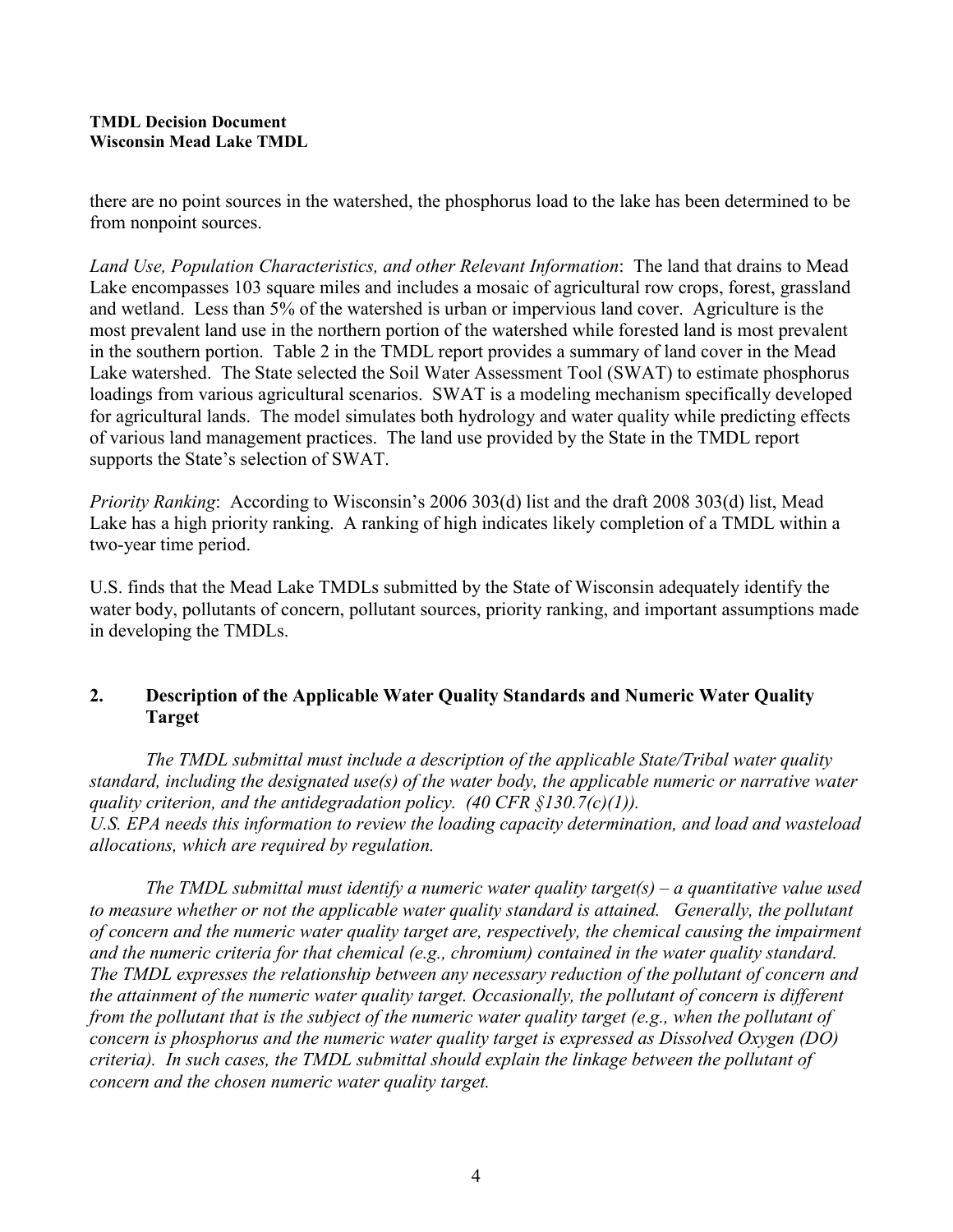### Comments and Assessment:

Use Designation and Applicable Water Quality Standard: The goals of the Mead Lake TMDLs are to reduce phosphorus and sediment loading to the lake to address pH criteria exceedances, decrease algal blooms during the growing season, and address degraded habitat to a level sufficient to meet applicable water quality standards (WQS) and the lake's designated use. Wisconsin does not have numeric WQSs for phosphorus or sediment. Nor does the State has numeric WQS specific to algal blooms and degraded habitat. The State does have a numeric pH criteria. The first five sections of the TMDL report provide information linking the pollutants of concern and the impairments.

The designated use applicable to Mead Lake as set forth at Chapter NR 102.04(3) intro., and (b) of the Wisconsin Administrative Code (WAC) is warm water sport fish communities. To meet this designated use, Wisconsin Department of Natural Resources (WDNR) has identified the narrative standard set forth at Chapter NR 102.04(1) of the WAC as the applicable standard for sediment and phosphorus. The standard states in part, "Substances that will cause objectionable deposits on the shore or in the bed of a body of water, shall not be present in such amounts as to interfere with public rights in waters of the state." WDNR considers sediment to be an objectionable deposit.

Phosphorus is bound to the sediment particles entering Mead Lake via the South Fork Eau Claire River. Once in the lake system, sediment has the capacity to transfer phosphorus to the lake bottom. The shallow depth of Mead Lake along with the phosphorus-laden sediments and excessive water column phosphorus levels cause the lake to experience excessive algal blooms during the growing season, i.e., May through September. Algal blooms in the lake are often accompanied by exceedances of the Wisconsin water quality criteria for pH. The elevated lake pH levels are due to removal of carbon dioxide from water during photosynthesis. The reduction in carbon dioxide levels during daylight causes an increase in pH. Reduction in sediment loadings will reduce phosphorus levels and the corresponding reduction in phosphorus levels will cause a reduction in maximum pH levels, all of which will restore the degraded habitat in Mead Lake.

The numeric WQS for pH is set forth in Chapter NR 102.04(4) intro, and (c) of WAC. In accordance with these WOS, the pH of Mead Lake shall be within the range of 6.0 to 9.0. WDNR has documented exceedances of this WQS. The State considers these exceedances due to algal productivity. The State has chosen to reduce the phosphorus loads to Mead Lake as the mechanism of reducing the frequency and extent of algal blooms which in return will reduce pH exceedances in the lake.

TMDL target: WDNR has established 93 ppb phosphorus as the numeric target for this TMDL. This target was based on the State's establishment of a baseline phosphorus load using data from the USACE two-year study previously discussed in this decision, estimated long term phosphorus loadings, and a stakeholder established reduction goal of 30% for the growing season. The 93 ppb phosphorus target represents an approximate 24% decrease in the mean growing season phosphorus load. The State used the BATHTUB model to demonstrate that a 30% reduction in external phosphorus loading from nonpoint sources during the growing season will achieve the 93 ppb numeric TMDL target. Refer to Appendices 1-3 to the TMDL report for more details on how the model was run and outputs from the model.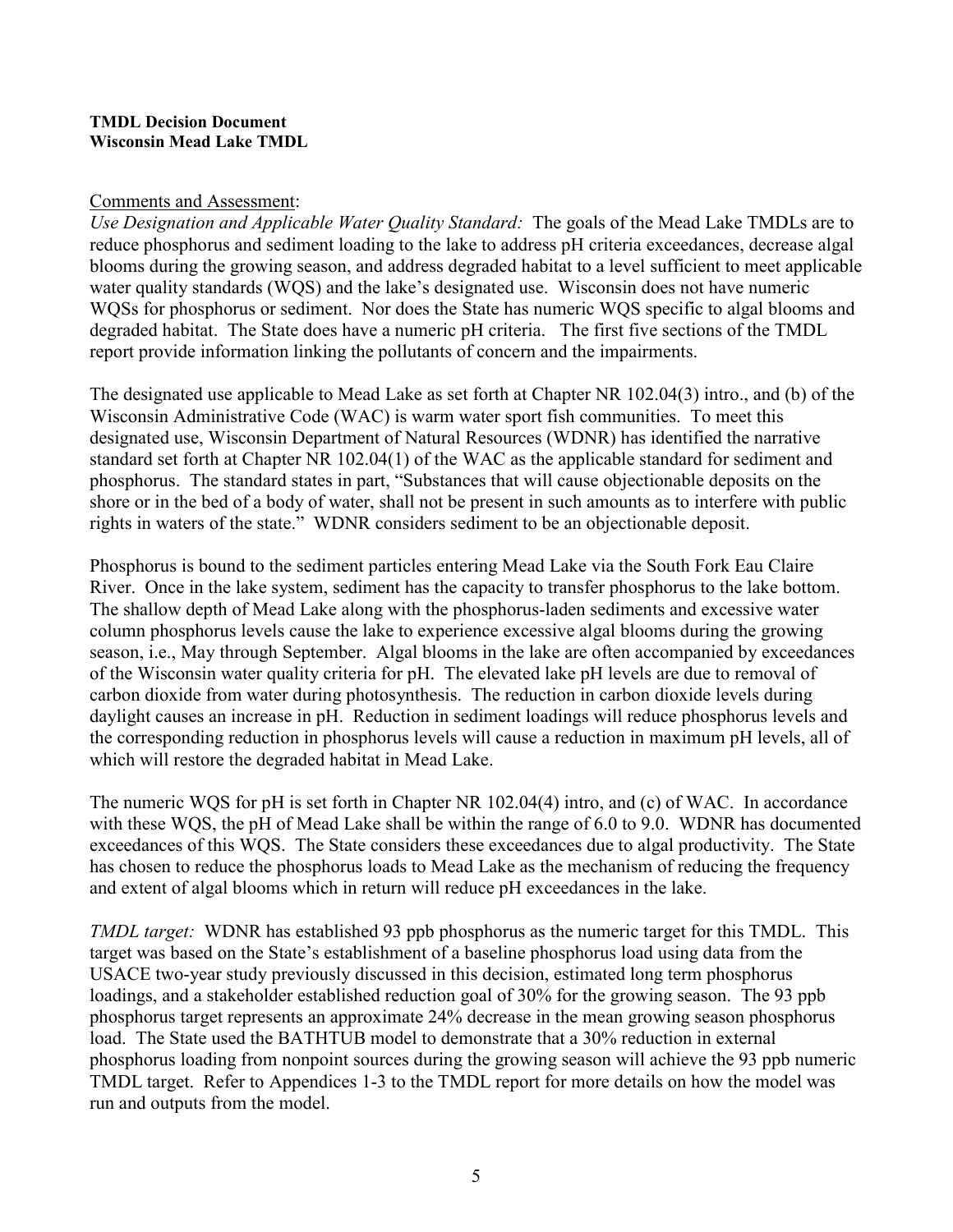U.S. EPA finds that the State of Wisconsin adequately described the applicable WQS, including the designated use of the Mead Lake, and adequately demonstrated the appropriateness of the numeric TMDL target of 93 ppb phosphorus loading into Mead Lake.

### 3. Loading Capacity - Linking Water Quality and Pollutant Sources

A TMDL must identify the loading capacity of a water body for the applicable pollutant. U.S. EPA regulations define loading capacity as the greatest amount of a pollutant that a water can receive without violating water quality standards (40 CFR §130.2(f)). The TMDL submittal should describe the method used to establish the cause-and-effect relationship between the numeric target and the identified pollutant sources. In many instances, this method will be a water quality model. The TMDL submittal should contain documentation supporting the TMDL analysis, including the basis for any assumptions; a discussion of strengths and weaknesses in the analytical process; and results from any water quality modeling. U.S. EPA needs this information to review the loading capacity determination, and load and wasteload allocations, which are required by regulation.

 TMDLs must take into account critical conditions for steam flow, loading, and water quality parameters as part of the analysis of loading capacity. (40 CFR  $\S$ 130.7(c)(1)). TMDLs should define applicable critical conditions and describe their approach to estimating both point and nonpoint source loadings under such critical conditions. In particular, the TMDL should discuss the approach used to compute and allocate nonpoint source loadings, e.g., meteorological conditions and land use distribution.

### Comments and Assessment:

 $\overline{a}$ 

As previously discussed in this decision document and as discussed on pages 1-8 of the TMDL report, the State has established that phosphorus and sediment entering Mead Lake are the primary causes of the degraded habitat, excess algal blooms, and pH criteria exceedances, all of which have been identified as impairments on Wisconsin's 303(d) list. The State has also demonstrated that phosphorus binds to sediment entering the lake system then is transferred to the lake bottom. A combination of the shallow lake depth, the phosphorus-laden sediment and water column phosphorus levels cause excessive algal blooms in the growing season. These algal blooms have been accompanied by exceedances of the State's pH WQS. The State has adequately presented its position that achieving the numeric TMDL target of 93 ppb phosphorus through a reduction in external sediment load to Mead Lake will reduce phosphorus levels in the lake<sup>2</sup> and these reductions in phosphorus levels will result in a decrease in algal blooms.<sup>3</sup> Reduction of algal blooms in the lake will decrease the pH exceedances

 $2$  Model simulations demonstrated the numeric TMDL target represents approximately a 24% decrease in the mean growing season phosphorus load. See Appendices 1-3 to the TMDL report and Water Quality Goals and Background sections of the TMDL report.

<sup>&</sup>lt;sup>3</sup> Model simulations demonstrated a 29% reduction in the amount of time Mead Lake will experience nuisance summer algal bloom conditions. See Appendices 1-3 to the TMDL report and Water Quality Goals and Background sections of the TMDL report.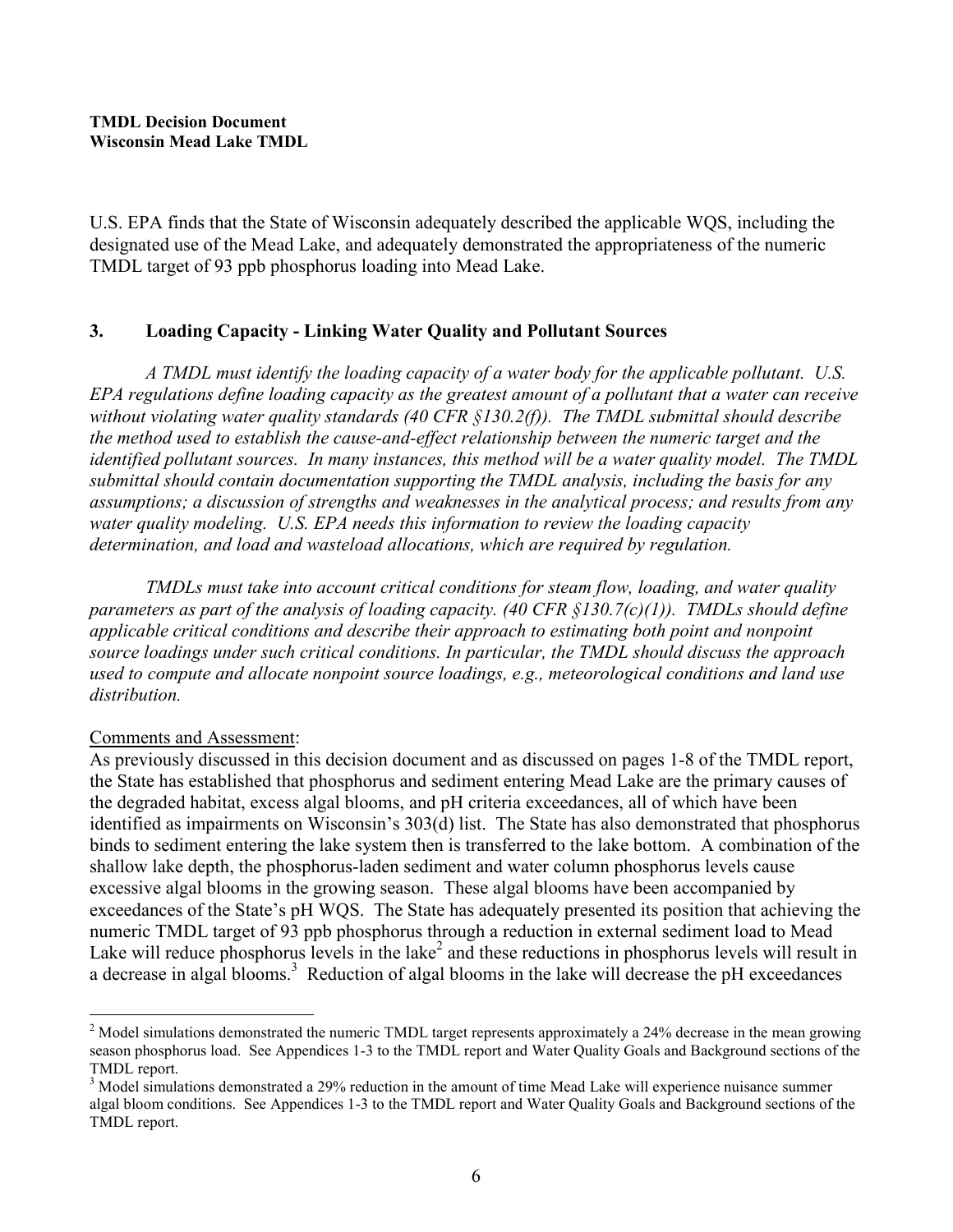thereby improving the degraded habitat in Mead Lake. Considering the linkage provided by the State between the pollutants, impairments, applicable water quality standards and the numeric target for these TMDLs, U.S. EPA finds that the State of Wisconsin adequately identified phosphorus and sediment as pollutants needing loading capacities to address the impairments in Mead Lake.

The State established loading capacities for phosphorus and sediment using SWAT and BATHTUB. SWAT is a watershed model used to assess nonpoint source loadings from watersheds and subwatersheds. SWAT was specifically developed for agriculture areas. It simulates hydrology and related processes to predict the effect of land management practices on water, sediment, nutrient and pesticide export. Specifically for these TMDLs, SWAT was used to determine current loadings in the watershed through identification and quantification of current sources and to assess the effectiveness of reducing phosphorus and sediment loads to Mead Lake for three crop rotation scenarios. The SWAT model was calibrated to simulate runoff and sediment and phosphorus loadings in the watershed using land management information developed from the Clark County Land Conservation Department, a 2002 farm survey, a 1999 land use transect survey, and sediment loads and flows from 2002 and 2003.

BATHTUB is an USACE mass-balancing model which applies a simple approach to link nutrient loads and water quality parameters such as nitrate and phosphorus. BATHTUB applies steady-state water and nutrient balance calculations in a spatially segmented hydraulic network. Eutrophication related water quality conditions such as total phosphorus, chlorophyll-a, and transparency are predicted from the lake data. Specifically for these TMDLs, BATHTUB was used to predict a change in total phosphorus, chlorophyll, and Secchi transparency in Mead Lake under various phosphorus loading scenarios. The model was calibrated using data collected during the summer of 2002, and used to predict lake responses to measured phosphorus loadings and in-lake water quality for 2003. All the model runs were based on the growing season due to the relatively short hydraulic residence time of Mead Lake.

General agreement was demonstrated between measured and simulated responses for both models.<sup>4</sup>

The approved loading capacities are found in Table 1 of this decision document. Using the information from SWAT and BATHTUB the State determined that a 30% reduction in the external mean summer phosphorus load to Mead Lake from nonpoint sources during the growing season was needed to achieve the 93 ppb TMDL target for phosphorus. Additionally, the State determined that an approximate 24% decrease in the external mean growing season phosphorus load is also needed.

A baseline growing season phosphorus load and a baseline annual phosphorus load to Mead Lake were established. The State used data from the USACE 2002-2003 study and flow data from 1974 to 2005 from a nearby USGS gage to derive these baseline loads. The State established 5,500 pounds as the baseline phosphorus load during the growing season. The land management scenarios considered in SWAT resulted in likely phosphorus load reductions between 5% and 27%. The State applied a 26% reduction to the baseline for the growing season to establish a daily growing season loading capacity of 26.5 pounds per day (lb/day). The State's selection of a 26% reduction is reasonable because it falls

<sup>&</sup>lt;sup>4</sup> See Appendices 1, 2, and 3 to the TMDL report for more details on the models, including calibrations.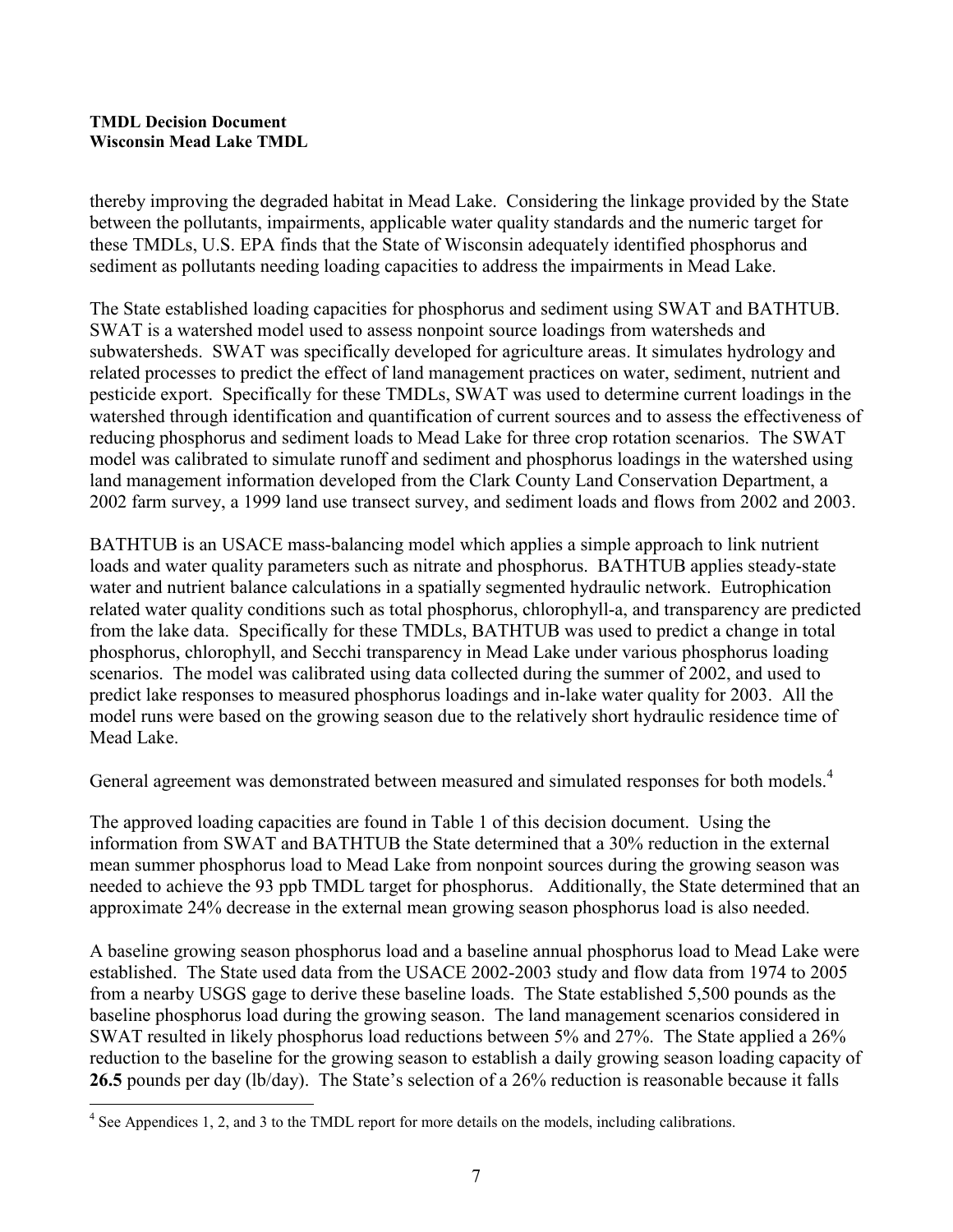within the likely reductions demonstrated by SWAT and it is slightly more conservative than the 24% decrease needed in the external mean growing season phosphorus load demonstrated through SWAT and BATHTUB.

The State established the annual baseline phosphorus load at 13,230 pounds. The State applied a 35% reduction to the annual phosphorus load to establish a daily overall loading capacity of 24 lb/day. The SWAT scenarios predict that many agricultural best management practices will achieve a higher percent reduction of phosphorus in the annual load as compared to the growing season load. Therefore, the State applied a higher reduction, i.e., 35% instead of 26%, to the annual phosphorus baseline.

Appendix 3 to the TMDL report provides the explanation of how the annual and growing season baseline sediment loads were established. As with phosphorus, SWAT was calibrated using the data available from the USACE 2002-2003 study. Long term simulations were then developed for 1999- 2004. Table 1 and Figure 3 of Appendix 3 present the SWAT output resulting in annual and growing season baseline sediment loads of 1,180 tons and 333 tons, respectively. As previously discussed in this decision document, the State has demonstrated a linkage between phosphorus and sediment with regard to the impairments identified in Mead Lake, therefore, the State chose a 30% reduction<sup>5</sup> for sediment load annually and during the growing season.

U.S. EPA finds that the State of Wisconsin adequately established loading capacities for phosphorus and sediment to attain the TMDL target and in turn attain the applicable water quality standards for Mead Lake. U.S. EPA's approval applies to the loading capacities included in Table 1 of this decision document.

## 4. Wasteload Allocations (WLAs)

U.S. EPA regulations require that a TMDL include wasteload allocations, which identify the portion of the loading capacity allocated to individual existing and future point source(s) (40 CFR  $\S$ 130.2(h), 40 CFR  $\S$ 130.2(i)). In preparing the wasteload allocations, it is not necessary that each individual point source be assigned a portion of the allocation of pollutant loading capacity. When the source is a minor discharger of the pollutant of concern or if the source is contained within an aggregated general permit, an aggregated wasteload allocation can be assigned to the group of dischargers.

### Comments and Assessment:

There are no point sources in the Mead Lake watershed; therefore, a zero wasteload allocation is appropriate.

U.S. EPA finds that the State of Wisconsin satisfied all requirements for establishing a wasteload

 $\overline{a}$ <sup>5</sup> Thirty percent is the phosphorus load reduction needed from nonpoint sources during the growing season to attain the TMDL target of 93 ppb.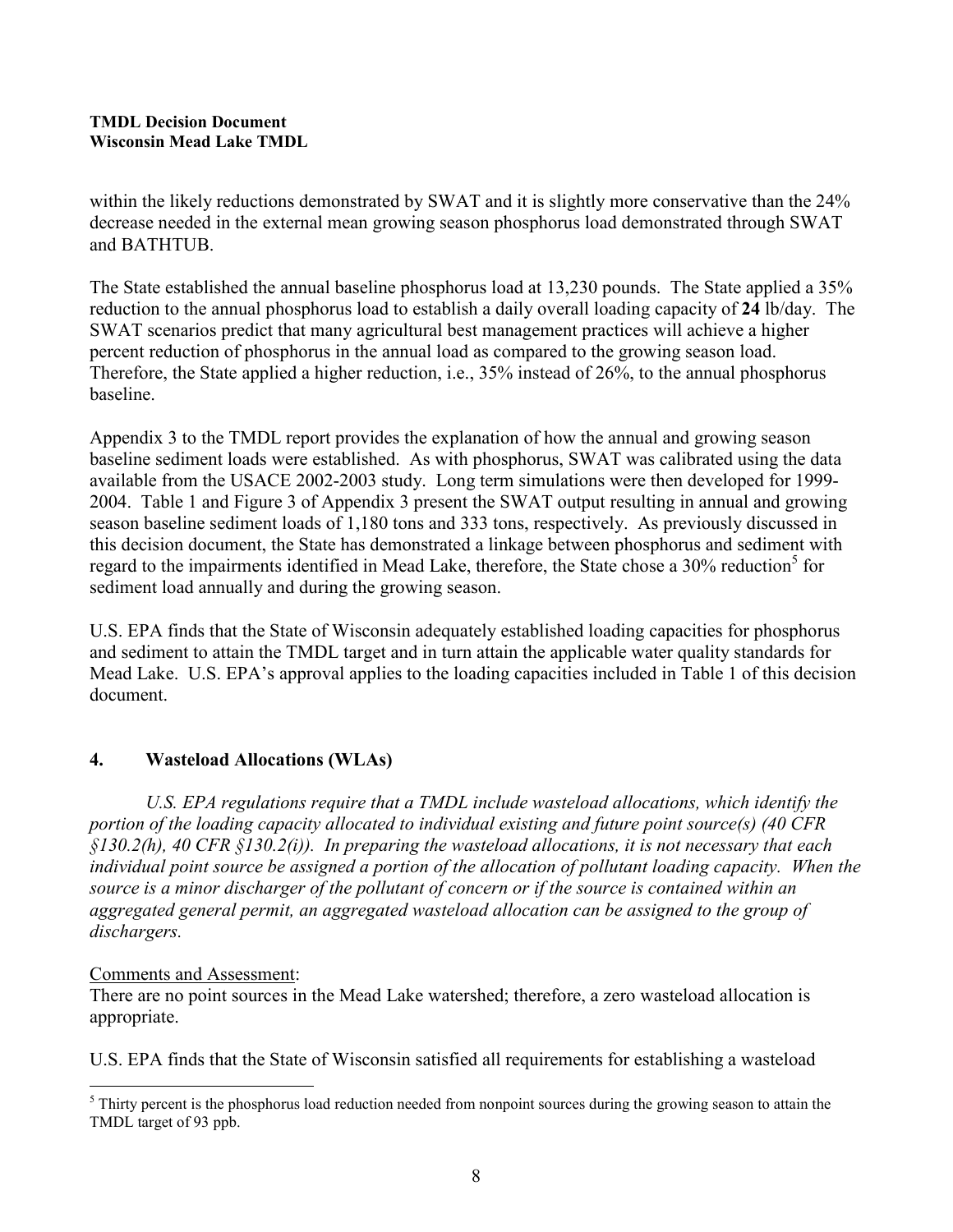allocation for Mead Lake.

### 5. Load Allocations (LAs)

U.S. EPA regulations require that a TMDL include LAs, which identify the portion of the loading capacity attributed to existing and future nonpoint sources and to natural background. Load allocations may range from reasonably accurate estimates to gross allotments (40 CFR  $\S$ 130.2(g)). Where possible, load allocations should be described separately for natural background and nonpoint sources.

### Comments and Assessment:

The annual and growing season load allocations for phosphorus were established by subtracting a 5% margin of safety from the loading capacities, the difference being the load allocation. SWAT scenarios showed that an approximate 30% reduction in phosphorus loading from nonpoint sources would attain the TMDL numeric target. The growing season daily load allocation for phosphorus is 30% of the baseline phosphorus load. The annual daily load allocation is an approximate 38% reduction from the baseline annual phosphorus load. As discussed in the loading capacity section of this decision document, the State found through the SWAT scenarios that many agricultural best management practices will achieve a higher percent reduction of phosphorus in the annual load as compared to the growing season load; therefore, a higher percent reduction for the annual load allocation is reasonable. The load allocations approved by U.S. EPA can be found in Table 1 of this decision document.

The State did not provide specific nonpoint source category load allocations; rather the State established a gross load allocation applicable to all nonpoint sources in the watershed. U.S. EPA's implementing regulations found at 40 CFR 130.2(g) allow for gross load allocations.

Since the margin of safety for the sediment loading capacity is implicit there was no explicit margin of safety to subtract from the sediment loading capacities. The annual and growing season daily load allocations for sediment are the same as the loading capacities. This is reasonable since there are no point sources in the watershed.

U.S. EPA finds that the State of Wisconsin satisfied all requirements for establishing load allocations for Mead Lake.

# 6. Margin of Safety (MOS)

The statute and regulations require that a TMDL include a margin of safety to account for any lack of knowledge concerning the relationship between load and wasteload allocations and water quality  $(CWA \S 303(d)(1)(C), 40 CFR \S 130.7(c)(1)).$  U.S. EPA's 1991 TMDL Guidance explains that the margin of safety may be implicit, i.e., incorporated into the TMDL through conservative assumptions in the analysis, or explicit, i.e., expressed in the TMDL as loadings set aside for the margin of safety.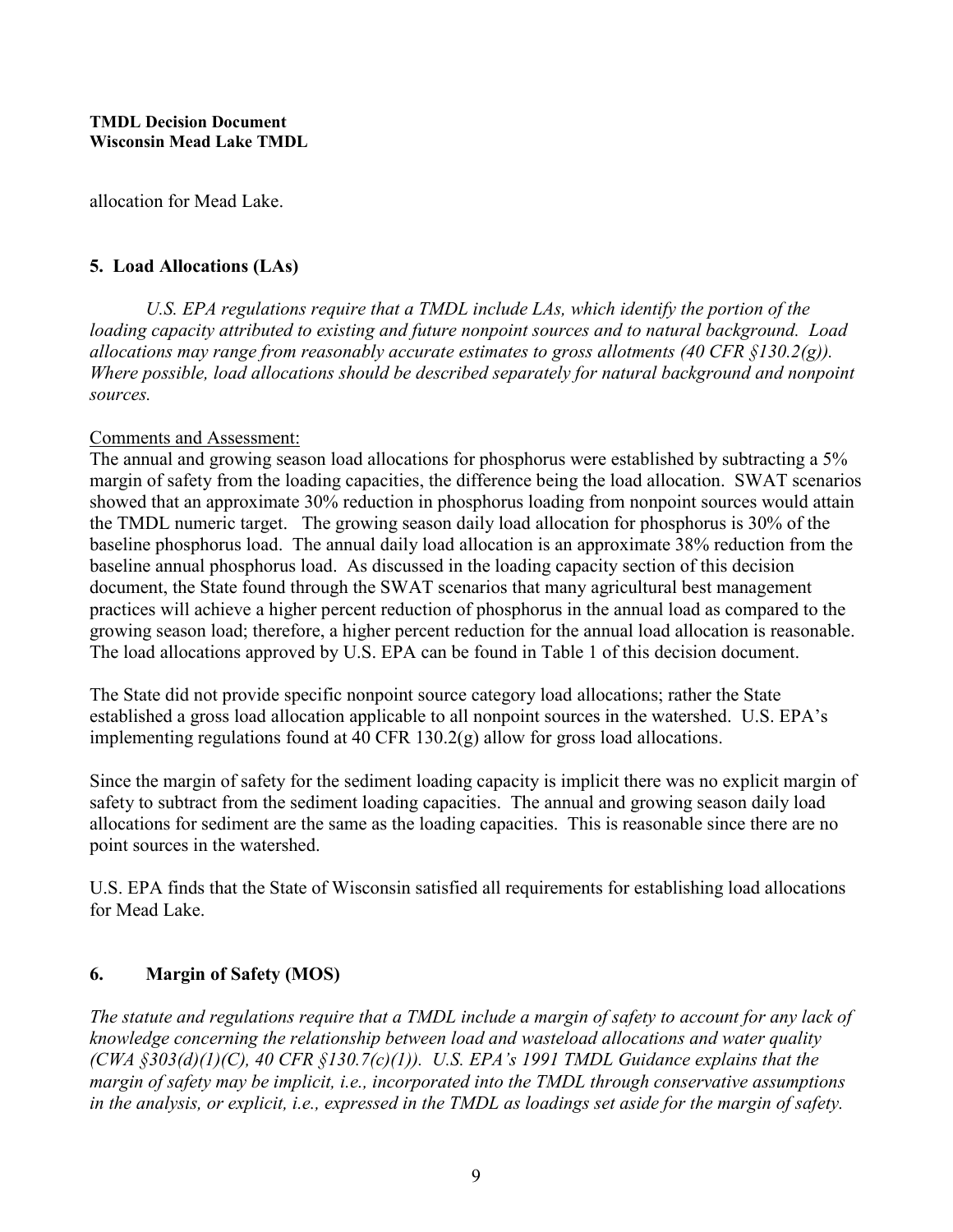If the margin of safety is implicit, the conservative assumptions in the analysis that account for the margin of safety must be described. If the margin of safety is explicit, the loading set aside for the margin of safety must be identified.

### Comments and Assessment:

The State established an approximate 5% explicit margin of safety for the phosphorus loading capacities and also applied some conservative assumptions in its use of the models, which will minimize the uncertainty associated with the loading capacities and the relationship between the load allocations and the WQS. There is uncertainty associated with the annual phosphorus loads more so than the growing season loads because, in general, the State did not have actual data from the months February through April, therefore, scenarios simulated for those months did not have the benefit of field data for calibration. Lack of actual data increases the uncertainties associated with calibrating a model. This uncertainty is addressed by the higher percent reduction used to establish the annual loading capacities and by the explicit 5% margin of safety. Since phosphorus loading is dependant upon flow conditions, the State's use of estimated long-term flow data in addition to the USACE twoyear study helps to minimize uncertainties associated with phosphorus loads due to flow. Since phosphorus loads are dependant upon flow conditions, consideration of more flow data over time helps to minimize uncertainty associated with achievable reductions presented by the models and used to demonstrate that the loading capacities will attain the WQS. Another conservative approach used in the modeling scenarios was that not all control programs and best management practices likely to be implemented in the basin were included. For example, implementation of best management practices pursuant to voluntary participation in Conservative Reserve Program (CRP) were not incorporated into the model scenarios however, participation in CRP is one of the options provided by the State in the reasonable assurance section of the TMDL report. It is likely that when implemented, best management practices pursuant to participation in CRP will result in load reductions not considered in the model scenarios. Therefore, not including all potential reduction scenarios presents a conservative approach to the modeling scenarios thus providing margin of safety.

The margin of safety for the sediment loads is implicit. In order to achieve the in-lake phosphorus goals, the State used SWAT to determine the mean sediment loads and these SWAT derived sediment loads were used to establish the sediment loading capacities. Since the State modeled the sediment loading capacities based on the amount of sediment reduction needed to achieve the necessary phosphorus goals, an implicit margin of safety exists.

U.S. EPA finds that the State of Wisconsin adequately included an explicit and an implicit margin of safety into the phosphorus and sediment TMDLs approved by this decision.

## 7. Seasonal Variation

The statute and regulations require that a TMDL be established with consideration of seasonal variations. The TMDL must describe the method chosen for including seasonal variations. (CWA  $\frac{\sqrt{3303}}{d}(d)(1)(C)$ , 40 CFR  $\frac{\sqrt{3130}}{c}(c)(1))$ .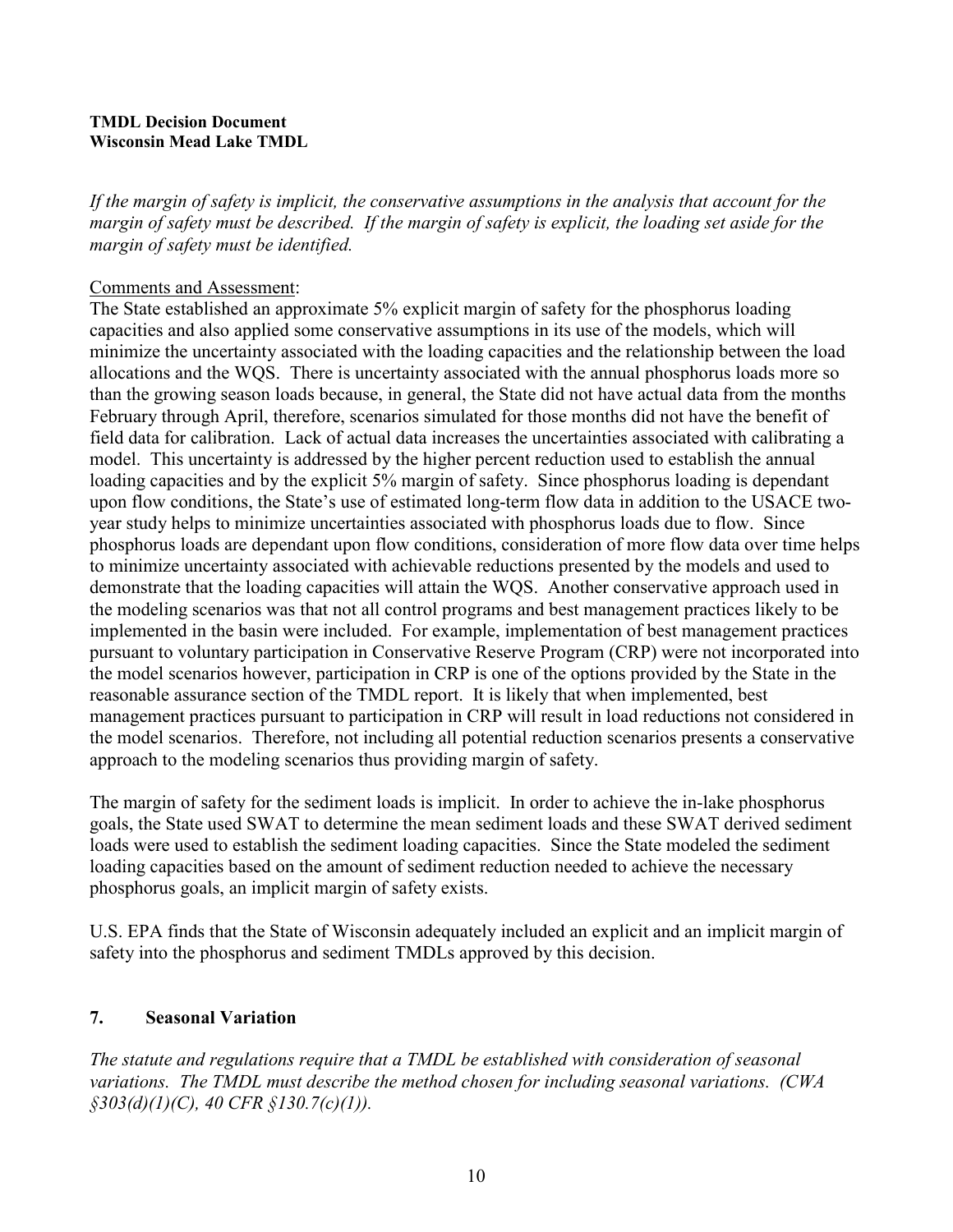### Comments and Assessment:

Phosphorus contributions during early spring, fall and winter contribute differently to the degraded habitat and algal blooms. Early spring has short residence times, cold temperatures, and high runoff flows that cause much of the phosphorus laden water to flush through the lake. Fall and winter runoff can contribute phosphorus laden sediments that can release phosphorus to the water column during summer anoxic conditions. Late spring and summer warm temperatures, increased residence times and anoxic conditions increases internal cycling of phosphorus that contributes to algal blooms. For these reasons daily and annual loads were established by WDNR on an annual and seasonal basis.<sup>6</sup> The State's use of annual and seasonal loads accounts for flow variations which will impact the phosphorus loading to the lake. Total phosphorus loading is dependent on flow conditions, therefore, the spectrum of flow conditions expected during a year were used in the modeling efforts used to establish the TMDLs. The State also considered estimated long term phosphorus loading by comparing flow data from a nearby United States Geological Survey (USGS) gage from 1974 to 2005 to the data available from the USACE two-year study on Mead Lake. Consideration of long term flow data allows for consideration of seasonal flow variations over time.

U.S. EPA finds that the State of Wisconsin adequately considered seasonal variation in the establishment of the daily, seasonal and annual loading capacities and allocations for Mead Lake.

## 8. Reasonable Assurances

When a TMDL is developed for waters impaired by point sources only, the issuance of a NPDES permit(s) provides the reasonable assurance that the wasteload allocations contained in the TMDL will be achieved. This is because 40 CFR  $\S122.44(d)(1)(\n$ ii)(B) requires that effluent limits in permits be consistent with "the assumptions and requirements of any available wasteload allocation" in an approved TMDL.

When a TMDL is developed for waters impaired by both point and nonpoint sources, and the wasteload allocation is based on an assumption that nonpoint source load reductions will occur, U.S. EPA's 1991 TMDL Guidance states that the TMDL should provide reasonable assurances that nonpoint source control measures will achieve expected load reductions in order for the TMDL to be approvable. This information is necessary for U.S. EPA to determine that the TMDL, including the load and wasteload allocations, has been established at a level necessary to implement water quality standards.

U.S. EPA's August 1997 TMDL Guidance also directs Regions to work with States to achieve TMDL load allocations in waters impaired only by nonpoint sources. However, U.S. EPA cannot disapprove a TMDL for nonpoint source-only impaired waters, which do not have a demonstration of reasonable assurance that LAs will be achieved, because such a showing is not required by current regulations.

 6 U.S. EPA's approval is for the annual and seasonal daily loads however, U.S. EPA recognizes that annual loads established in the TMDL report can help direct implementation efforts.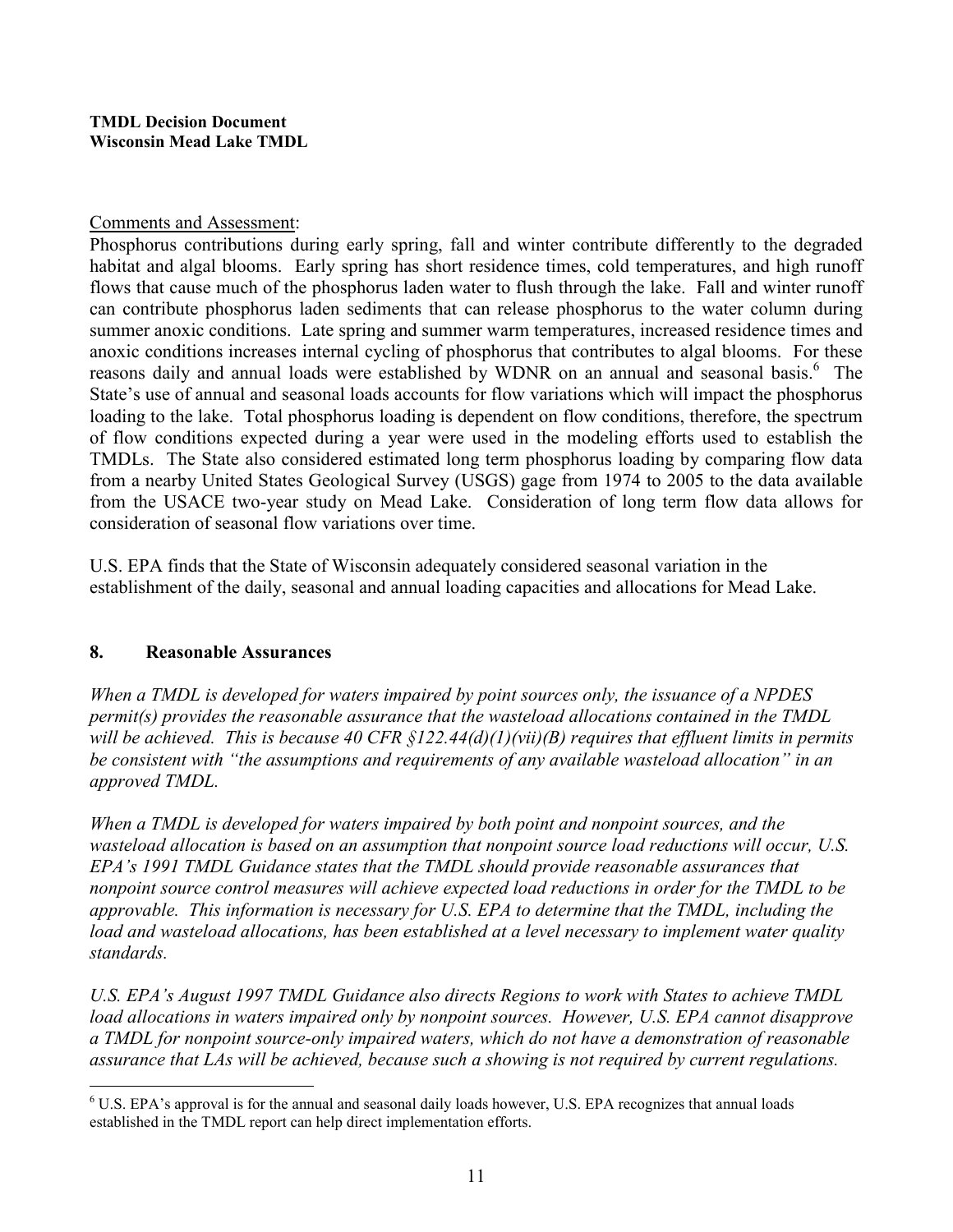### Comments and Assessment:

U.S. EPA finds that the Mead Lake TMDL submitted by the State of Wisconsin provides reasonable assurances that the load allocations will be implemented in a manner to achieve WQS. The State has identified various funding mechanisms that can support implementation of best management practices in the watershed. The State will include the TMDL report and implementation plan, upon its completion, as an amendment to the area wide water quality management plan so reduction efforts taking place pursuant to this plan can incorporate reductions established in the Mead Lake TMDLs.

Some of the potential funding sources to support implementation include the following.

- The WDNR and Clark County Land Conservation Department will implement agricultural and non-agricultural performance standards to address sediment and nutrient loadings in the Mead Lake watershed. Many landowners voluntarily implement best management practices and costsharing provides an incentive for landowners to implement these practices. If cost-sharing is offered at least 70%, landowners in violation of the performance standards are obligated to comply.
- The county can apply for Targeted Runoff Management (TRM) grants. These grants are a competitive financial award that supports small-scale and short-term projects completed locally to reduce runoff pollution. Agricultural projects are eligible for funding.
- Lake Protection grants are available to assist lake users, lake communities and local governments undertake projects that protect and restore lakes and their ecosystems. Projects eligible for these grants can include watershed management projects, lake restoration, and shoreline and wetland restoration.
- Conservation Reserve Program is a voluntary program available to agricultural producers to help them safeguard environmentally sensitive land. Producers enrolled in this program plant long-term, resource conserving covers to improve the quality of water, control soil erosion, and enhance habitats. In return for these actions funding is provided in the form of rental payments and cost share assistance.

# 9. Monitoring Plan to Track TMDL Effectiveness

# U.S. EPA's 1991 document, Guidance for Water Quality-Based Decisions: The TMDL Process (U.S. EPA 440/4-91-001) recommends a monitoring plan to track the effectiveness of a TMDL.

Comments and Assessment: The TMDL report states that water quality monitoring will be conducted by WDNR on Mead Lake and in the watershed beginning five years after the initiation of the TMDL implementation plan. The TMDL report states that monitoring will replicate the 2002-2003 USACE study discussed earlier in this decision document. For two years, pollutant loads entering Mead Lake via South Fork Eau Claire River will be monitored, stream flow measurements will be taken continuously, and water chemistry data collected bi-weekly. Water quality in Mead Lake will be measured at three sites. Land use data will be updated. Updated land use data and monitoring data will be used to update the watershed SWAT loading model in order to evaluate attainment of the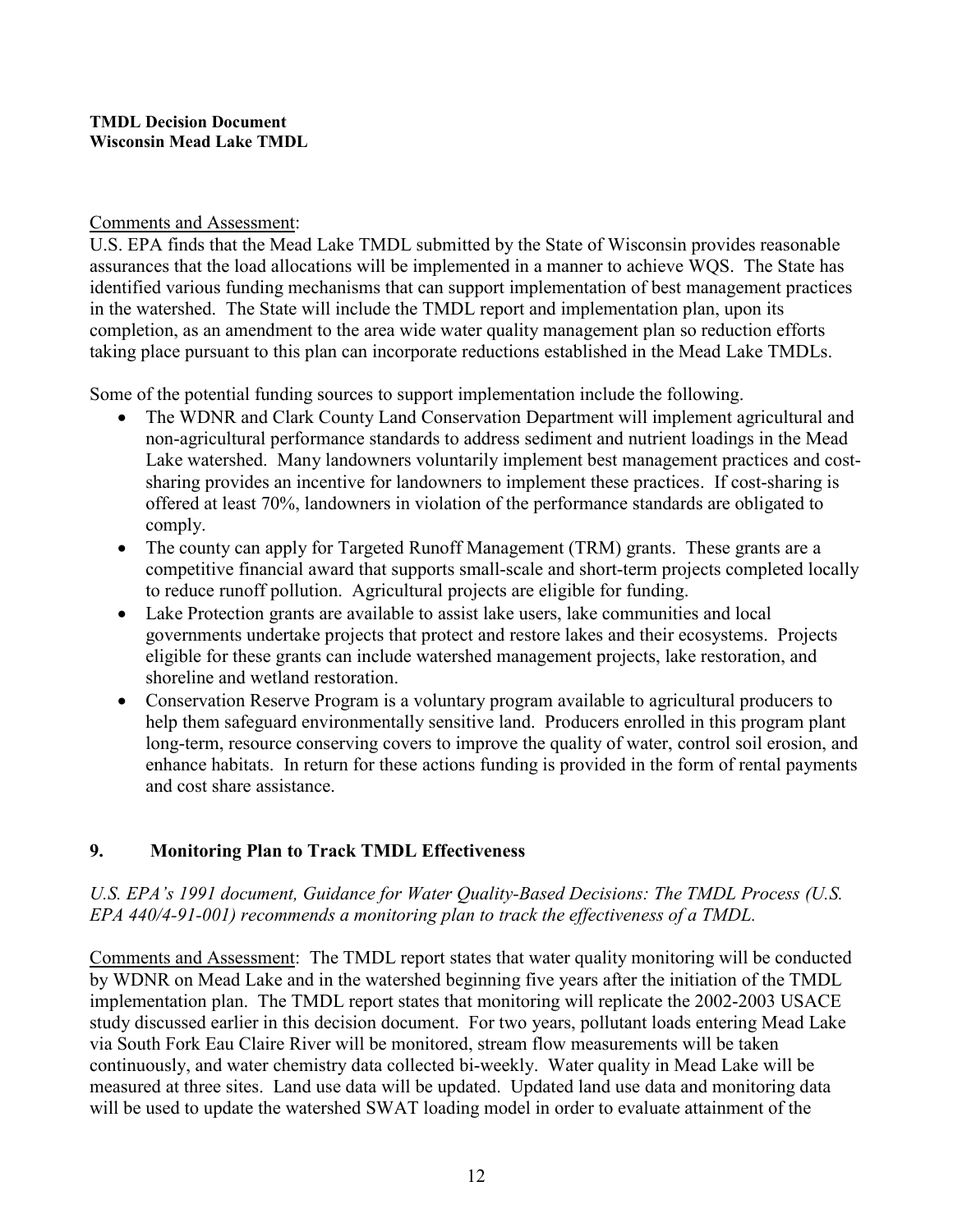TMDL goals and targets.

U.S. EPA finds the TMDL report submitted by the State adequately describes future monitoring efforts designed to track the effectiveness of the TMDL, although U.S. EPA is not approving any recommendations for monitoring contained in this TMDL report or any other aspect of Wisconsin's monitoring program through this decision.

# 10. Implementation

U.S. EPA policy<sup>7</sup> encourages Regions to work in partnership with States/Tribes to achieve nonpoint source load allocations established for 303(d) listed waters impaired by nonpoint sources. Regions may assist States/Tribes in developing implementation plans that include reasonable assurances that nonpoint source load allocations established in TMDLs for waters impaired solely or primarily by nonpoint sources will in fact be achieved. In addition, U.S. EPA policy recognizes that other relevant watershed management processes may be used in the TMDL process. U.S. EPA is not required to and does not approve TMDL implementation plans.

## Comments and Assessment:

U.S. EPA is taking no action on the implementation discussions within the TMDL Report but notes that the State appears to have good understanding of measures needed to achieve the allocations in these TMDLs. The State did not provide a formal implementation plan with the TMDL report. The State did recognize the need to develop an implementation plan upon approval of the TMDL and outlined necessary steps to move toward development of a plan.

# 11. Public Participation

U.S. EPA policy is that there should be full and meaningful public participation in the TMDL development process. The TMDL regulations require that each State/Tribe must subject calculations to establish TMDLs to public review consistent with its own continuing planning process (40 CFR  $\S$ 130.7(c)(1)(ii)). In guidance, U.S. EPA has explained that final TMDLs submitted to U.S. EPA for review and approval should describe the State's/Tribe's public participation process, including a summary of significant comments and the State's/Tribe's responses to those comments.

Provision of inadequate public participation may be a basis for disapproving a TMDL. If U.S. EPA determines that a State/Tribe has not provided adequate public participation, U.S. EPA may defer its approval action until adequate public participation has been provided for, either by the State/Tribe or by U.S. EPA.

## Comment and Assessment:

 $\overline{a}$ <sup>7</sup> Perciasepe, B., U.S. EPA, Office of Water, New Policies for Establishing and Implementing Total Maximum Daily Loads (TMDLs), August 8, 1997.